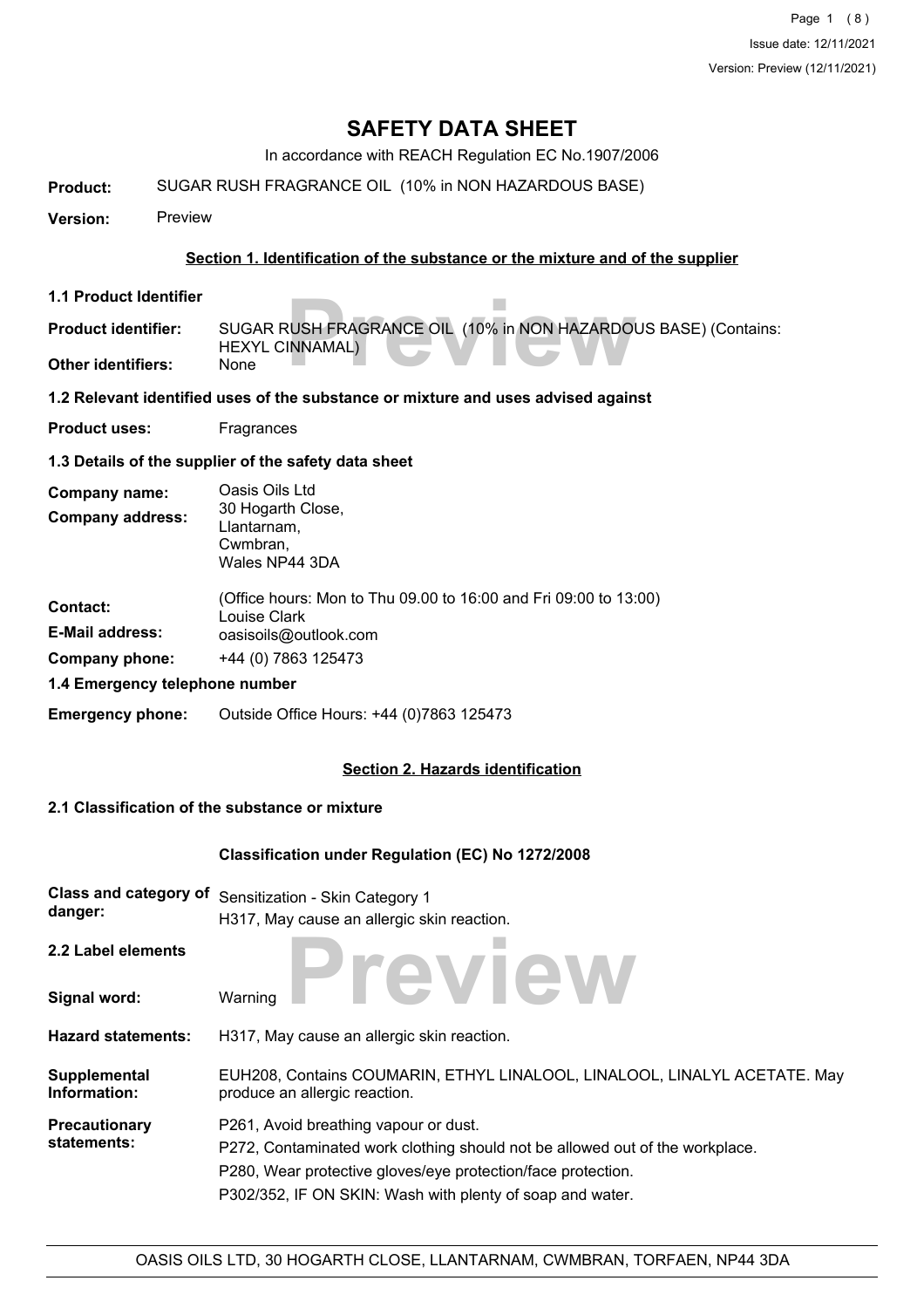In accordance with REACH Regulation EC No.1907/2006

| <b>Product:</b>       | SUGAR RUSH FRAGRANCE OIL (10% in NON HAZARDOUS BASE)                                                                         |
|-----------------------|------------------------------------------------------------------------------------------------------------------------------|
| <b>Version:</b>       | Preview                                                                                                                      |
|                       | P333/313, If skin irritation or rash occurs: Get medical advice/attention.<br>P363, Wash contaminated clothing before reuse. |
| Pictograms:           | P501, Dispose of contents/container to approved disposal site, in accordance with local<br>regulations.<br><b>WIEW</b>       |
| <b>Other hazards:</b> | Hydrocarbon Concentration %:<br>$0.050\%$                                                                                    |

## **Section 3. Composition / information on ingredients**

#### **3.2 Mixtures**

#### **Contains:**

| <b>Name</b>                                                 | <b>CAS</b>                 | <b>EC</b> | <b>REACH Registration</b><br>No. | $\%$        | <b>Classification for</b><br>(CLP) 1272/2008  |
|-------------------------------------------------------------|----------------------------|-----------|----------------------------------|-------------|-----------------------------------------------|
| <b>IHEXYL CINNAMAL</b>                                      | 101-86-0                   | 202-983-3 |                                  | 1-<5%       | <b>SS 1B-EH A1-EH C2:</b><br>H317-H400-H411.- |
| <b>I</b> BENZYL BENZOATE                                    | 120-51-4                   | 204-402-9 |                                  | $0.1 - 1\%$ | IATO 4-EH A1-EH C2:<br>lH302-H400-H411.-      |
| ILINALYL ACETATE                                            | 115-95-7                   | 204-116-4 | 01-2119454789-19-xxxx            | $0.1 - 1\%$ | SCI 2-EDI 2-SS 1B:<br>lH315-H317-H319.-       |
| ICOUMARIN                                                   | 91-64-5                    | 202-086-7 |                                  | $0.1 - 1\%$ | ATO 4-SS 1B;H302-<br>H317.-                   |
| <b>I</b> ETHYL LINALOOL                                     | 10339-55-6                 | 233-732-6 | l01-2119969272-32-xxxx           | $0.1 - 1\%$ | SCI 2-EDI 2-SS 1B:<br>lH315-H317-H319.-       |
| ILINALOOL                                                   | 78-70-6                    | 201-134-4 | l01-2119474016-42-xxxx           | $0.1 - 1\%$ | SCI 2-EDI 2-SS 1B:<br>lH315-H317-H319.-       |
| IISOCAMPHENYL<br>ICYCLOHEXANOL<br><b>IMIXED ISOMERS</b>     | 66068-84-6                 | 266-100-3 |                                  | $0.1 - 1\%$ | EH A1-EH C2:H400-<br>H411.-                   |
| <b>I</b> OXACYCLOHEXADEC<br>EN-2-ONE                        | 34902-57-3.<br>111879-80-2 | 422-320-3 | 01-0000016883-62-xxxx            | $0.1 - 1\%$ | EH A1-EH C1; H410,-                           |
| <b>Substances with Community workplace exposure limits:</b> |                            |           |                                  |             |                                               |

## **Substances with Community workplace exposure limits:**

| <b>Name</b>               | <b>CAS</b> | EC        | 07<br>70      |
|---------------------------|------------|-----------|---------------|
| <b>IDIETHYL PHTHALATE</b> | 84-66-2    | 201-550-6 | $ 0.1 - 1\% $ |

#### **Substances that are persistent, bioaccumulative and toxic or very persistent and very bioaccumulative, greater than 0.1%:**

Not Applicable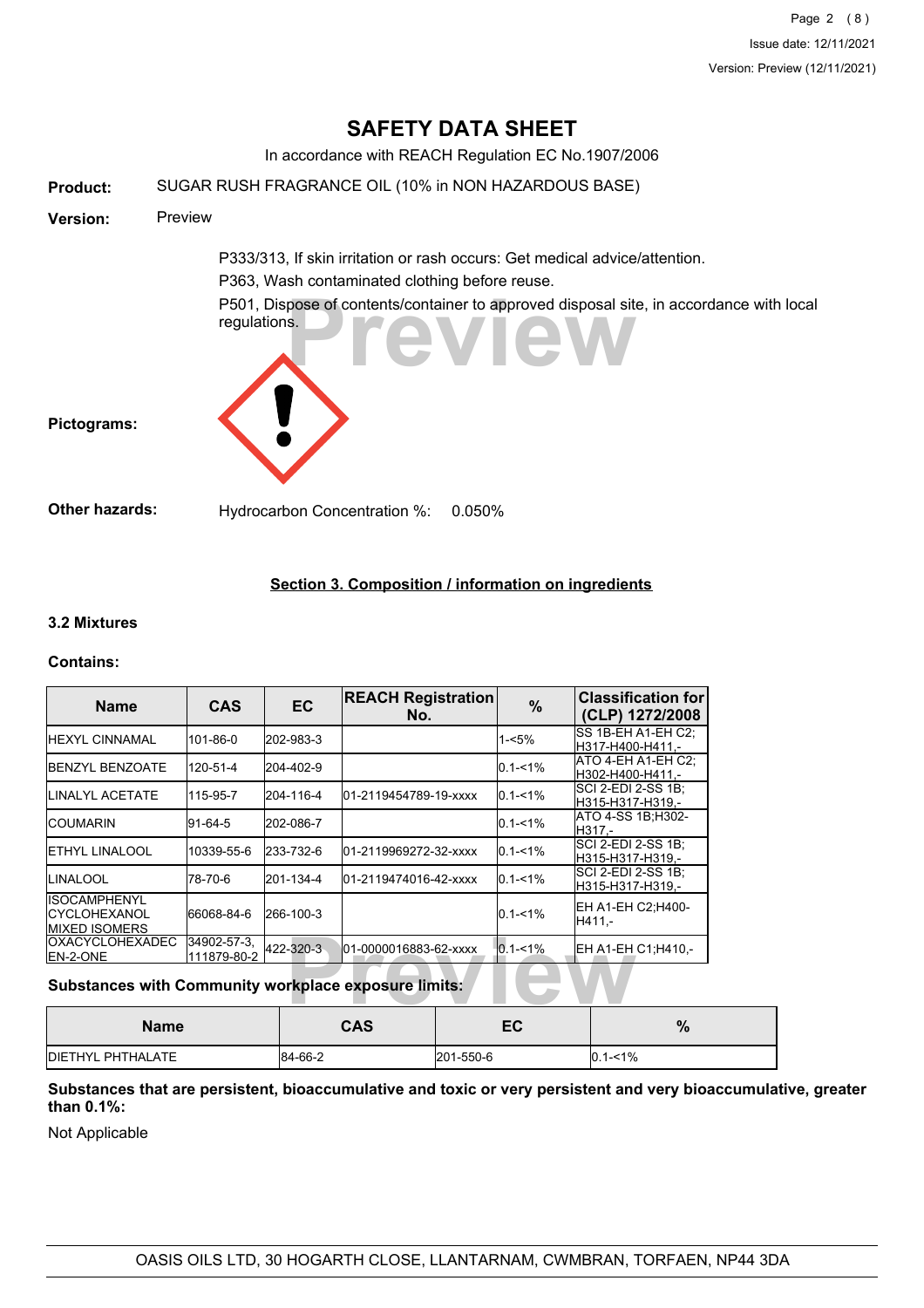Page 3 (8) Issue date: 12/11/2021 Version: Preview (12/11/2021)

# **SAFETY DATA SHEET**

In accordance with REACH Regulation EC No.1907/2006

**Product:** SUGAR RUSH FRAGRANCE OIL (10% in NON HAZARDOUS BASE)

**Version:** Preview

**Section 4. First-aid measures**

#### **4.1 Description of first aid measures**

IF ON SKIN: Wash with plenty of soap and water.

# pape and water.<br> **Previous and effects, both acute and delayed 4.2 Most important symptoms and effects, both acute and delayed**

May cause an allergic skin reaction.

#### **4.3 Indication of any immediate medical attention and special treatment needed**

None expected, see Section 4.1 for further information.

#### **SECTION 5: Firefighting measures**

#### **5.1 Extinguishing media**

Suitable media: Carbon dioxide, Dry chemical, Foam.

#### **5.2 Special hazards arising from the substance or mixture**

In case of fire, may be liberated: Carbon monoxide, Unidentified organic compounds.

#### **5.3 Advice for fire fighters:**

In case of insufficient ventilation, wear suitable respiratory equipment.

#### **Section 6. Accidental release measures**

#### **6.1 Personal precautions, protective equipment and emergency procedures:**

Avoid inhalation. Avoid contact with skin and eyes. See protective measures under Section 7 and 8.

#### **6.2 Environmental precautions:**

Keep away from drains, surface and ground water, and soil.

#### **6.3 Methods and material for containment and cleaning up:**

**Example 15**<br> **Previolence According to the Security Security Security Security Security Security Security Security Security**<br> **Provider** Suppose of according to local regulations. Remove ignition sources. Provide adequate ventilation. Avoid excessive inhalation of vapours. Contain spillage immediately by use of sand or inert powder. Dispose of according to local regulations.

#### **6.4 Reference to other sections:**

Also refer to sections 8 and 13.

#### **Section 7. Handling and storage**

#### **7.1 Precautions for safe handling:**

Keep away from heat, sparks, open flames and hot surfaces. - No smoking. Use personal protective equipment as required. Use in accordance with good manufacturing and industrial hygiene practices. Use in areas with adequate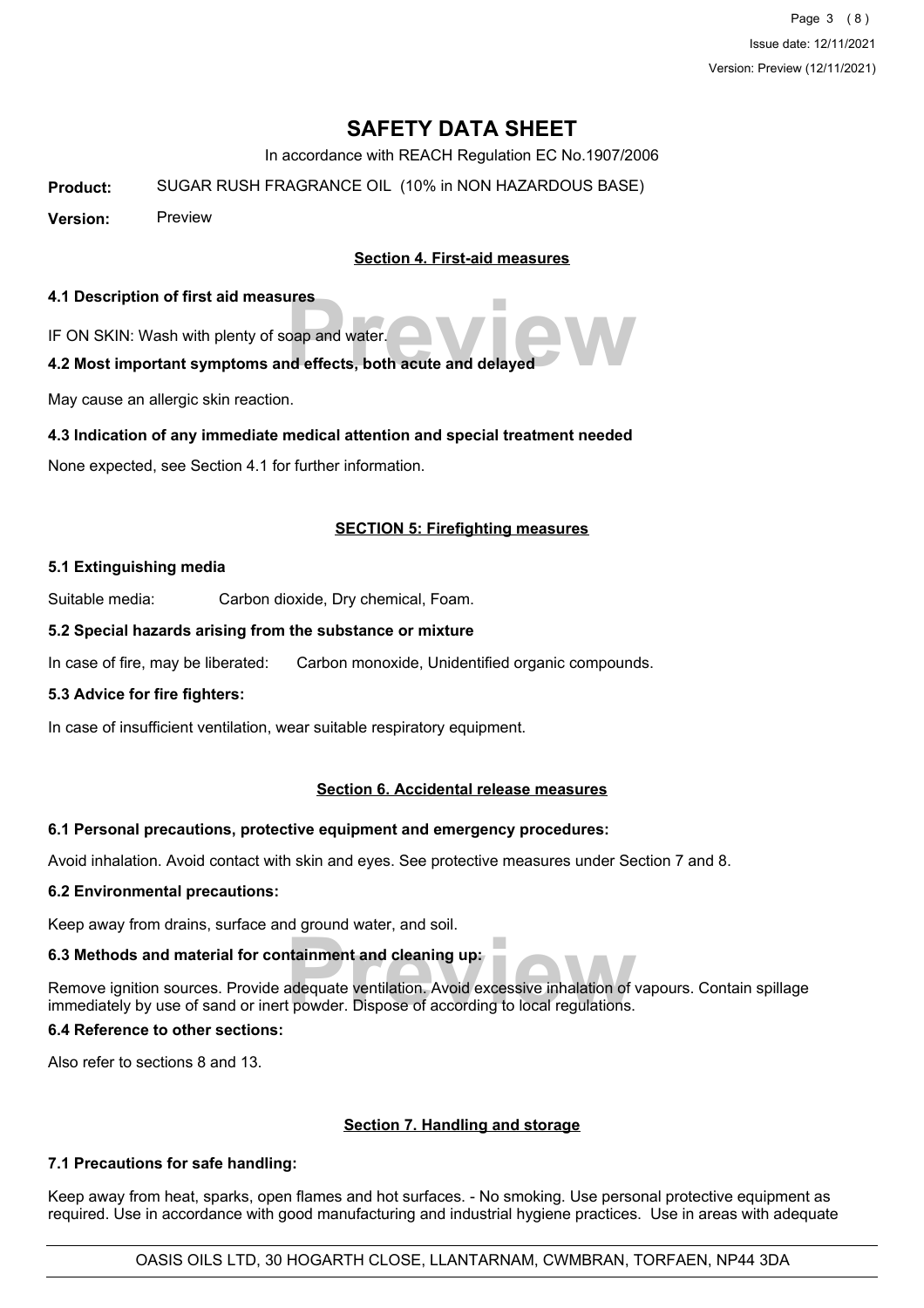In accordance with REACH Regulation EC No.1907/2006

#### **Product:** SUGAR RUSH FRAGRANCE OIL (10% in NON HAZARDOUS BASE)

#### **Version:** Preview

ventilation Do not eat, drink or smoke when using this product.

#### **7.2 Conditions for safe storage, including any incompatibilities:**

**Including any incompatibilities:**<br>ep container tightly closed. Keep cool. Ground/bone<br>ectrical, ventilating and lighting equipment. Use only<br>atic discharge. Store in a well-ventilated place. Keep container tightly closed. Keep cool. Ground/bond container and receiving equipment. Use explosion-proof electrical, ventilating and lighting equipment. Use only non-sparking tools. Take precautionary measures against static discharge.

#### **7.3 Specific end use(s):**

Fragrances: Use in accordance with good manufacturing and industrial hygiene practices.

#### **Section 8. Exposure controls/personal protection**

#### **8.1 Control parameters**

Workplace exposure limits:

| Ingredient                           | <b>CAS</b> | EC                                                    | <b>Description</b>                               | Value |
|--------------------------------------|------------|-------------------------------------------------------|--------------------------------------------------|-------|
|                                      |            |                                                       | Long-term exposure limit (8-hour<br>TWA) (mg/m3) | 15    |
| <b>IDIETHYL PHTHALATE</b><br>84-66-2 | 201-550-6  | Short-term exposure limit (15-<br>$ $ minute) (mg/m3) | 10                                               |       |

### **8.2 Exposure Controls**

#### **Eye / Skin Protection**

Wear protective gloves/eye protection/face protection

#### **Respiratory Protection**

**Provided Aristopher School of the World School School School School School School School School School School School School School School School School School School School School School School School School School School** Ensure adequate and ongoing ventilation is maintained in order to prevent build up of excessive vapour and to ensure occupational exposure limits are adhered to. If appropriate, and depending on your patterns and volumes of use, the following engineering controls may be required as additional protective measures: a) Isolate mixing rooms and other areas where this material is used or openly handled. Maintain these areas under negative air pressure relative to the rest of the plant. b) Employ the use of Personal protective equipment - an approved, properly fitted respirator with organic vapour cartridges or canisters and particulate filters. c) Use local exhaust ventilation around open tanks and other open sources of potential exposures in order to avoid excessive inhalation, including places where this material is openly weighed or measured. In addition, use general dilution ventilation of the work area to eliminate or reduce possible worker exposures. d) Use closed systems for transferring and processing this material.

Also refer to Sections 2 and 7.

#### **Section 9. Physical and chemical properties**

#### **9.1 Information on basic physical and chemical properties**

| Appearance:             | Not determined |
|-------------------------|----------------|
| Odour:                  | Not determined |
| <b>Odour threshold:</b> | Not determined |
| pH:                     | Not determined |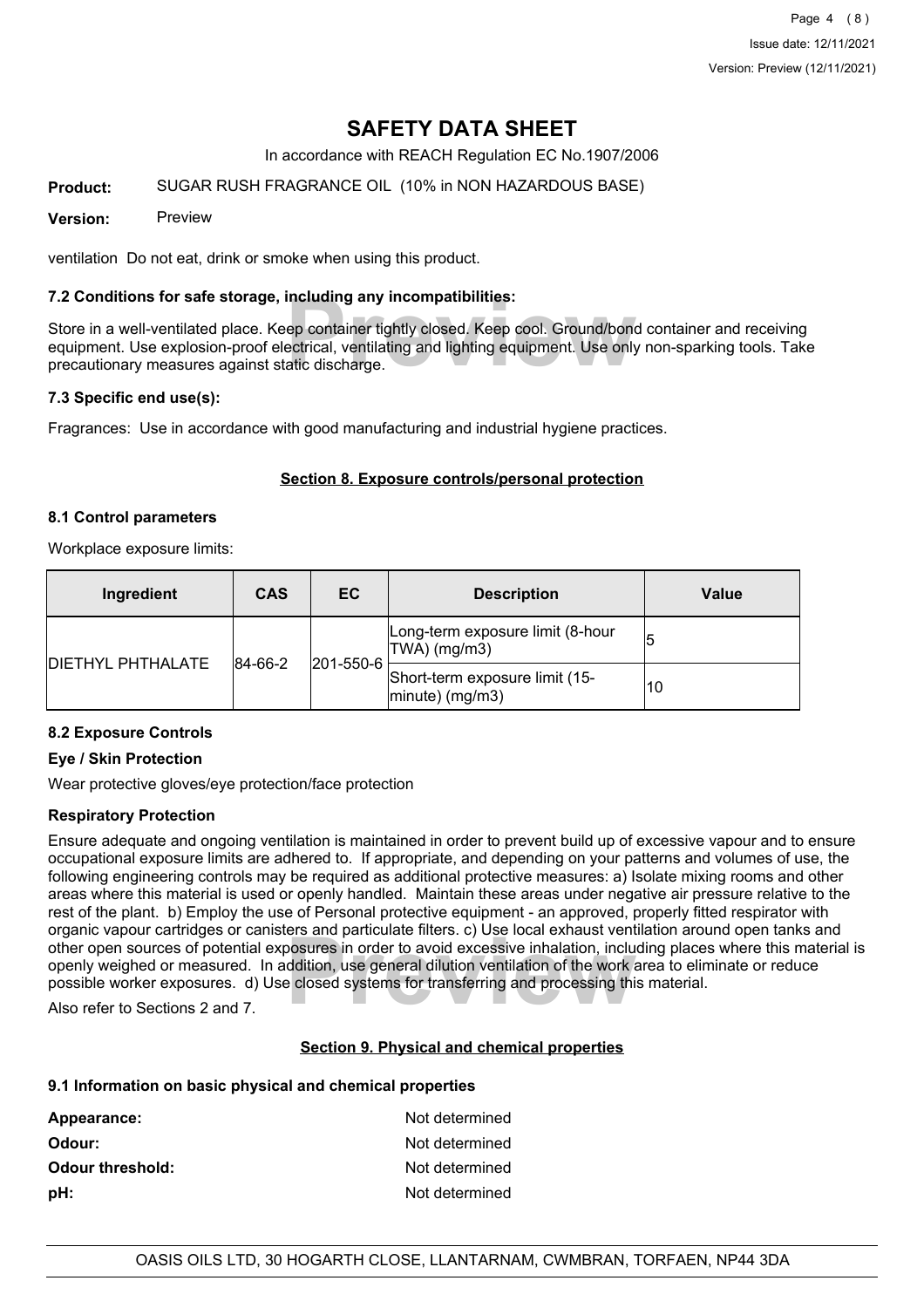Page 5 (8) Issue date: 12/11/2021 Version: Preview (12/11/2021)

# **SAFETY DATA SHEET**

In accordance with REACH Regulation EC No.1907/2006

#### **Product:** SUGAR RUSH FRAGRANCE OIL (10% in NON HAZARDOUS BASE)

**Version:** Preview

| Melting point / freezing point:               | Not determined                               |
|-----------------------------------------------|----------------------------------------------|
| Initial boiling point / range:                | Not determined                               |
| Flash point:                                  | Not determined                               |
| <b>Evaporation rate:</b>                      | Not determined                               |
| Flammability (solid, gas):                    | Not determined                               |
| Upper/lower flammability or explosive limits: | Product does not present an explosion hazard |
| Vapour pressure:                              | Not determined                               |
| Vapour density:                               | Not determined                               |
| <b>Relative density:</b>                      | Not determined                               |
| Solubility(ies):                              | Not determined                               |
| Partition coefficient: n-octanol/water:       | Not determined                               |
| <b>Auto-ignition temperature:</b>             | Not determined                               |
| <b>Decomposition temperature:</b>             | Not determined                               |
| <b>Viscosity:</b>                             | Not determined                               |
| <b>Explosive properties:</b>                  | Not expected                                 |
| <b>Oxidising properties:</b>                  | Not expected                                 |
|                                               |                                              |

**9.2 Other information:** None available

#### **Section 10. Stability and reactivity**

#### **10.1 Reactivity:**

Presents no significant reactivity hazard, by itself or in contact with water.

#### **10.2 Chemical stability:**

Good stability under normal storage conditions.

#### **10.3 Possibility of hazardous reactions:**

Not expected under normal conditions of use.

#### **10.4 Conditions to avoid:**

Avoid extreme heat.

# **10.5 Incompatible materials:**

**Preview** Avoid contact with strong acids, alkalis or oxidising agents.

#### **10.6 Hazardous decomposition products:**

Not expected.

#### **Section 11. Toxicological information**

#### **11.1 Information on toxicological effects**

This mixture has not been tested as a whole for health effects. The health effects have been calculated using the methods outlined in Regulation (EC) No 1272/2008 (CLP).

Acute Toxicity: **Acute Toxicity:** Based on available data the classification criteria are not met.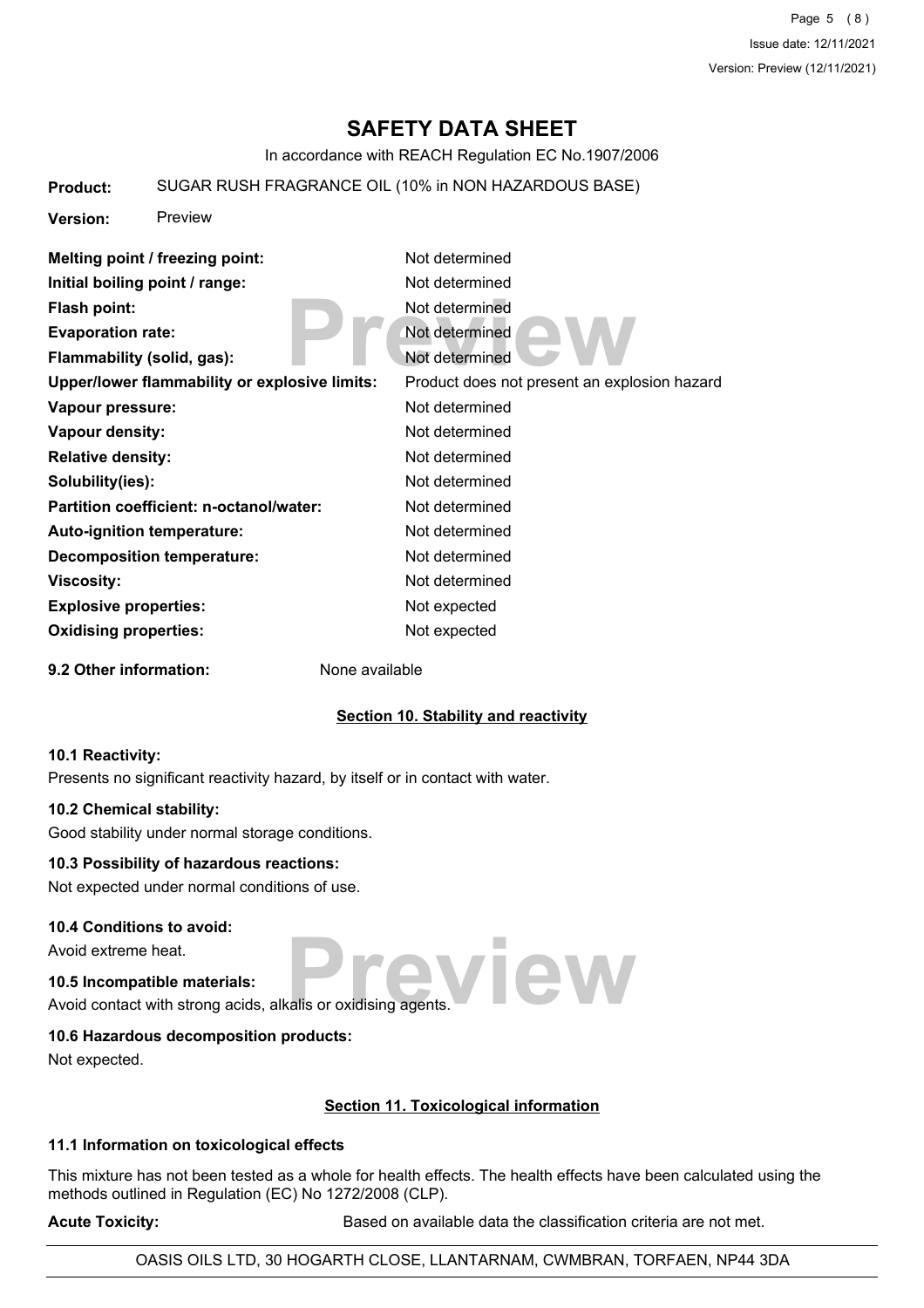In accordance with REACH Regulation EC No.1907/2006

#### **Product:** SUGAR RUSH FRAGRANCE OIL (10% in NON HAZARDOUS BASE)

**Version:** Preview

**Previously**<br> **Previously**<br> **Previously**<br> **Previously**<br> **Previously**<br> **Previously**<br> **Previously**<br> **Previously**<br> **Previously**<br> **Previously**<br> **Previously**<br> **Previously**<br> **Previously**<br> **Previously**<br> **Previously**<br> **Previously** Acute Toxicity Oral **2008** >5000 Acute Toxicity Dermal Not Applicable Acute Toxicity Inhalation Not Available **Skin corrosion/irritation:** Based on available data the classification criteria are not met. **Serious eye damage/irritation:** Based on available data the classification criteria are not met. **Respiratory or skin sensitisation:** Sensitization - Skin Category 1 Germ cell mutagenicity: **Based on available data the classification** criteria are not met. **Carcinogenicity:** Based on available data the classification criteria are not met. **Reproductive toxicity:** Based on available data the classification criteria are not met. **STOT-single exposure:** Based on available data the classification criteria are not met. **STOT-repeated exposure:** Based on available data the classification criteria are not met. Aspiration hazard: **Based on available data the classification criteria are not met.** 

#### **Information about hazardous ingredients in the mixture**

Not Applicable

Refer to Sections 2 and 3 for additional information.

#### **Section 12. Ecological information**

| 12.1 Toxicity:                           | Not available |  |
|------------------------------------------|---------------|--|
| 12.2 Persistence and degradability:      | Not available |  |
| 12.3 Bioaccumulative potential:          | Not available |  |
| 12.4 Mobility in soil:                   | Not available |  |
| 12.5 Results of PBT and vPvB assessment: |               |  |

This substance does not meet the PBT/vPvB criteria of REACH, annex XIII.

**12.6 Other adverse effects:** Not available

#### **Section 13. Disposal considerations**

#### **13.1 Waste treatment methods:**

Il regulations. Avoid disposing into drainage systems<br>pproved waste handling site for recycling or disposal<br>**Section 14. Transport information** Dispose of in accordance with local regulations. Avoid disposing into drainage systems and into the environment. Empty containers should be taken to an approved waste handling site for recycling or disposal.

#### **Section 14. Transport information**

| 14.1 UN number:                    | Not classified                              |
|------------------------------------|---------------------------------------------|
| 14.2 UN Proper Shipping Name:      | ۰                                           |
| 14.3 Transport hazard class(es):   | Not classified                              |
| <b>Sub Risk:</b>                   | Not classified                              |
| 14.4. Packing Group:               | Not classified                              |
| <b>14.5 Environmental hazards:</b> | Not environmentally hazardous for transport |
| 14.6 Special precautions for user: | None additional                             |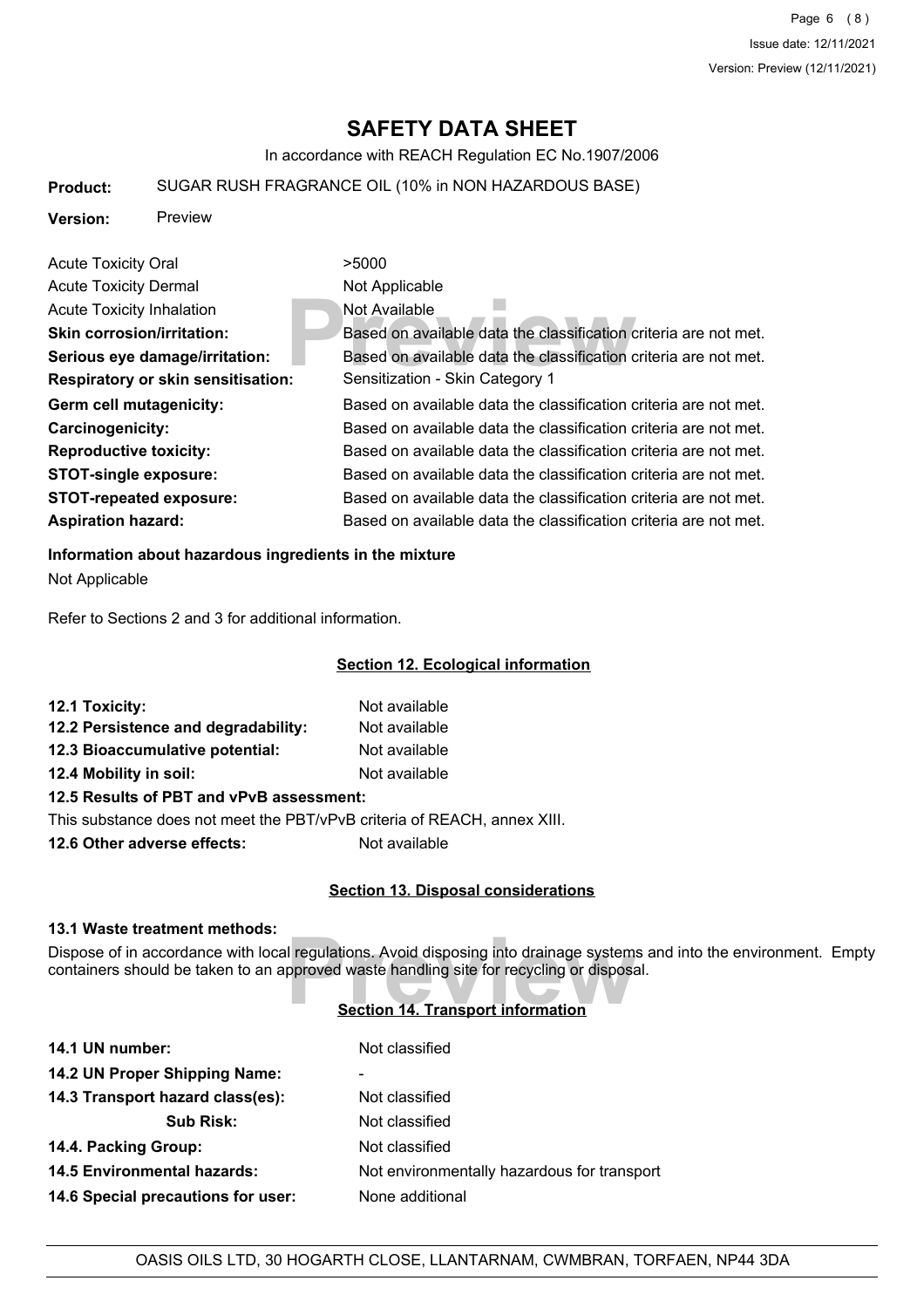In accordance with REACH Regulation EC No.1907/2006

**Product:** SUGAR RUSH FRAGRANCE OIL (10% in NON HAZARDOUS BASE)

**Version:** Preview

#### **14.7 Transport in bulk according to Annex II of MARPOL73/78 and the IBC Code:**

Not classified

**Section 15. Regulatory information**

**Product Section 15. Regulatory information**<br>**Preview in the subset of the subset of the subset of the subset of the subset of the subset of the subset of the subset of the subset of the subset of the subset of the subset 15.1 Safety, health and environmental regulations/legislation specific for the substance or mixture** None additional

## **15.2 Chemical Safety Assessment**

A Chemical Safety Assessment has not been carried out for this product.

## **Section 16. Other information**

**Concentration % Limits:** SS 1=89.29%

**Total Fractional Values:** SS 1=1.12

#### **Key to revisions:**

Not applicable

#### **Key to abbreviations:**

| Abbreviation     | <b>Meaning</b>                                                                                                                     |
|------------------|------------------------------------------------------------------------------------------------------------------------------------|
| ATO 4            | Acute Toxicity - Oral Category 4                                                                                                   |
| EDI <sub>2</sub> | Eye Damage / Irritation Category 2                                                                                                 |
| <b>EHA1</b>      | Hazardous to the Aquatic Environment - Acute Hazard Category 1                                                                     |
| EH <sub>C1</sub> | Hazardous to the Aquatic Environment - Long-term Hazard Category 1                                                                 |
| EH <sub>C2</sub> | Hazardous to the Aquatic Environment - Long-term Hazard Category 2                                                                 |
| H302             | Harmful if swallowed.                                                                                                              |
| H315             | Causes skin irritation.                                                                                                            |
| H317             | May cause an allergic skin reaction.                                                                                               |
| H319             | Causes serious eye irritation.                                                                                                     |
| H400             | Very toxic to aquatic life.                                                                                                        |
| H410             | Very toxic to aquatic life with long lasting effects.                                                                              |
| H411             | Toxic to aquatic life with long lasting effects.                                                                                   |
| P261             | Avoid breathing vapour or dust.                                                                                                    |
| P264             | Wash hands and other contacted skin thoroughly after handling.                                                                     |
| P270             | Do not eat, drink or smoke when using this product.                                                                                |
| P272             | Contaminated work clothing should not be allowed out of the workplace.                                                             |
| P273             | Avoid release to the environment.                                                                                                  |
| P280             | Wear protective gloves/eye protection/face protection.                                                                             |
| P301/312         | IF SWALLOWED: call a POISON CENTER or doctor/physician if you feel unwell.                                                         |
| P302/352         | IF ON SKIN: Wash with plenty of soap and water.                                                                                    |
| P305/351/338     | IF IN EYES: Rinse cautiously with water for several minutes. Remove contact lenses, if present and easy to<br>do. Continue rinsing |
| P330             | Rinse mouth.                                                                                                                       |